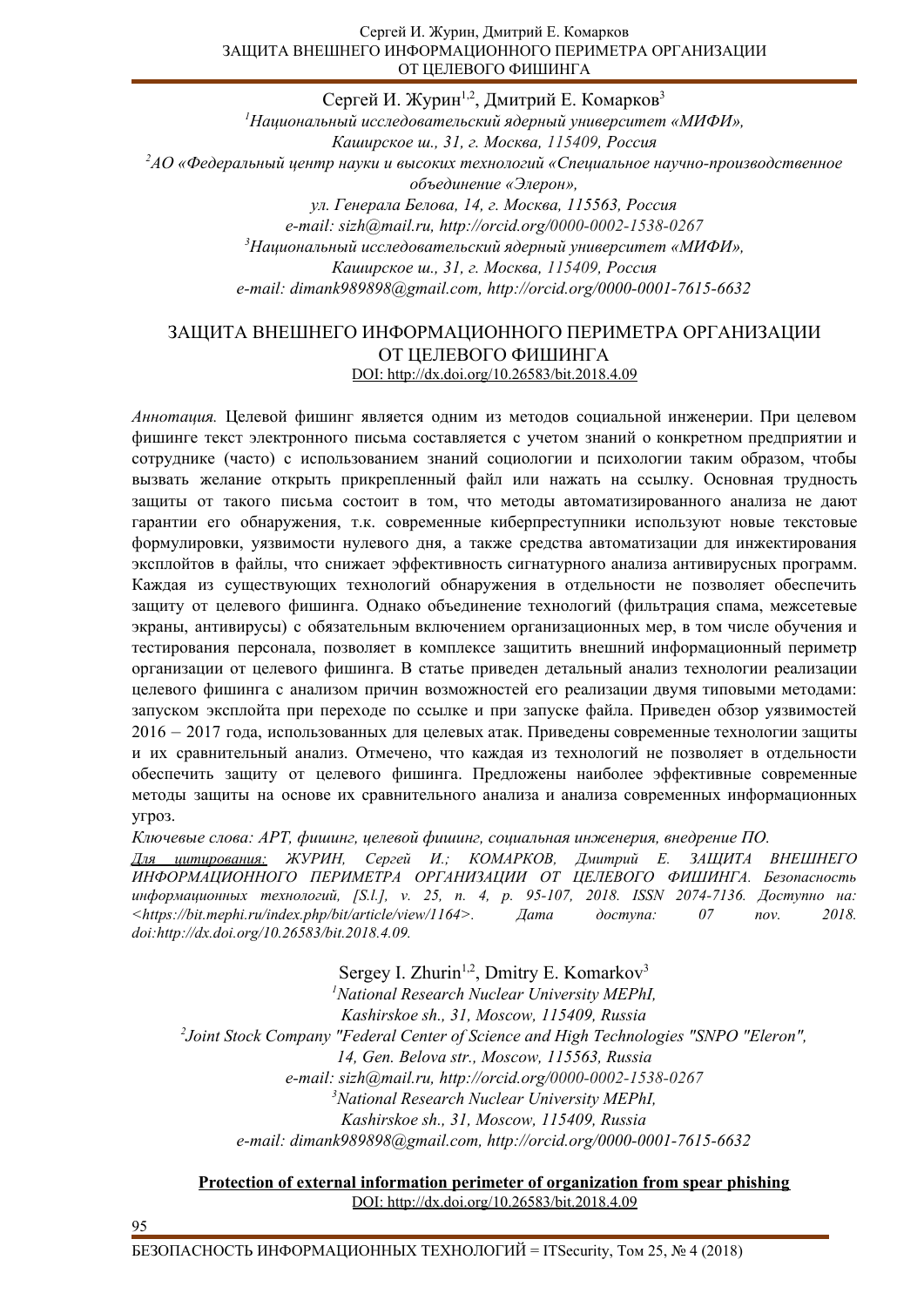*Abstract.* Spear phishing is one of the social engineering techniques. In case of spear phishing the email text is compiled taking into account the knowledge about a particular company and rather often about the employee using sociology and psychology in such a way that cause the desire to open the attached file or to click on the link. The main difficulty of protection against such e-mails is that the methods of automated analysis do not guarantee its detection, as modern cyber criminals use new text formulations, zero-day vulnerabilities, as well as automation tools to inject exploits into files, which reduces the effectiveness of signature analysis of anti-virus programs. Each of the existing detection technologies alone does not provide protection against spear phishing. However, the combination of technologies (spam filtering, firewalls, anti-viruses), with the mandatory organizational measures, including training and testing of personnel, allows to protect the external information perimeter of the company from the spear phishing. The paper presents a detailed analysis of the technology of spear phishing implemented by two typical methods: the launch of the exploit when clicking on the link and when one runs an executable file. An overview of the vulnerability used in  $2016 - 2017$  for the attacks is presented. Modern technologies of protection and their comparative analysis are given. It is noted that each of the technologies used separately does not allow an effective protection against spear phishing. On the basis of comparative analysis and analysis of modern information threats the most effective modern methods of protection are proposed.

*Keywords: APT, phishing, spearphishing, social engineering, software implementation.*

*For citation: ZHURIN, Sergey I.; KOMARKOV, Dmitry E. Protection of external information perimeter of organization from spear phishing. IT Security (Russia), [S.l.], v. 25, n. 4, p . 95-107, 2018. ISSN 2074-7136. Available at: <https://bit.mephi.ru/index.php/bit/article/view/1164>. Date accessed: 07 nov. 2018. doi:http://dx.doi.org/10.26583/bit.2018.4.09.* 

### **Ввеление**

В наши дни внешние кибератаки представляют серьезную угрозу для корпоративной среды. Их последствиями могут быть похищенные файлы (пример – Корейская АЭС в 2014 году), нарушение управления производственными процессами (пример, завод по обогащению урана в Натанзе (Иран), вирус Stuxnet в 2009 году).

Кибератаки могут начинаться с поиска оборудования, подключенного к Интернету, например, с использованием открытой платформы SHODAN с последующим подбором пароля или с прослушивания каналов связи, но эти атаки эффективно защищаются простыми мерами, такими как установка сложных паролей и исключение паролей по умолчанию, или шифрацией трафика соответственно. Наиболее простым способом начала атаки, от которого защититься сложнее, является целевой фишинг.

По данным компании Group-IB, ежедневно жертвами финансового фишинга в России становятся более 900 клиентов различных банков, что в три раза превышает ежедневное количество жертв от вредоносных программ, а около  $10 - 15$  % посетителей финансовых фишинговых сайтов вводят на них свои данные [1]. В России, по оценкам Group-IB, действует 15 преступных групп, занимающихся фишингом, направленным на финансовые учреждения [1].

По данным Positive Technologies [2], в 2017 году наиболее популярными являлись кибератаки с использованием вредоносного ПО (39 %), а ущерб от них составил более 1,5 млрд. долл. США. Также в годовом отчете компании отмечается, что одним из главных способов распространения ПО в данном случае являлось фишинговое письмо, использующее методы социальной инженерии.

На данный момент не существует средств защиты информации, которые были бы способны гарантированно детектировать и предотвращать атаки, начинающиеся с целевого фишинга, в котором ставка киберпреступников делается на человеческий фактор, и только технических (программных) средств защиты в этом случае недостаточно. Данная статья направлена на анализ методов целевого фишинга и существующих мер защиты от внедрения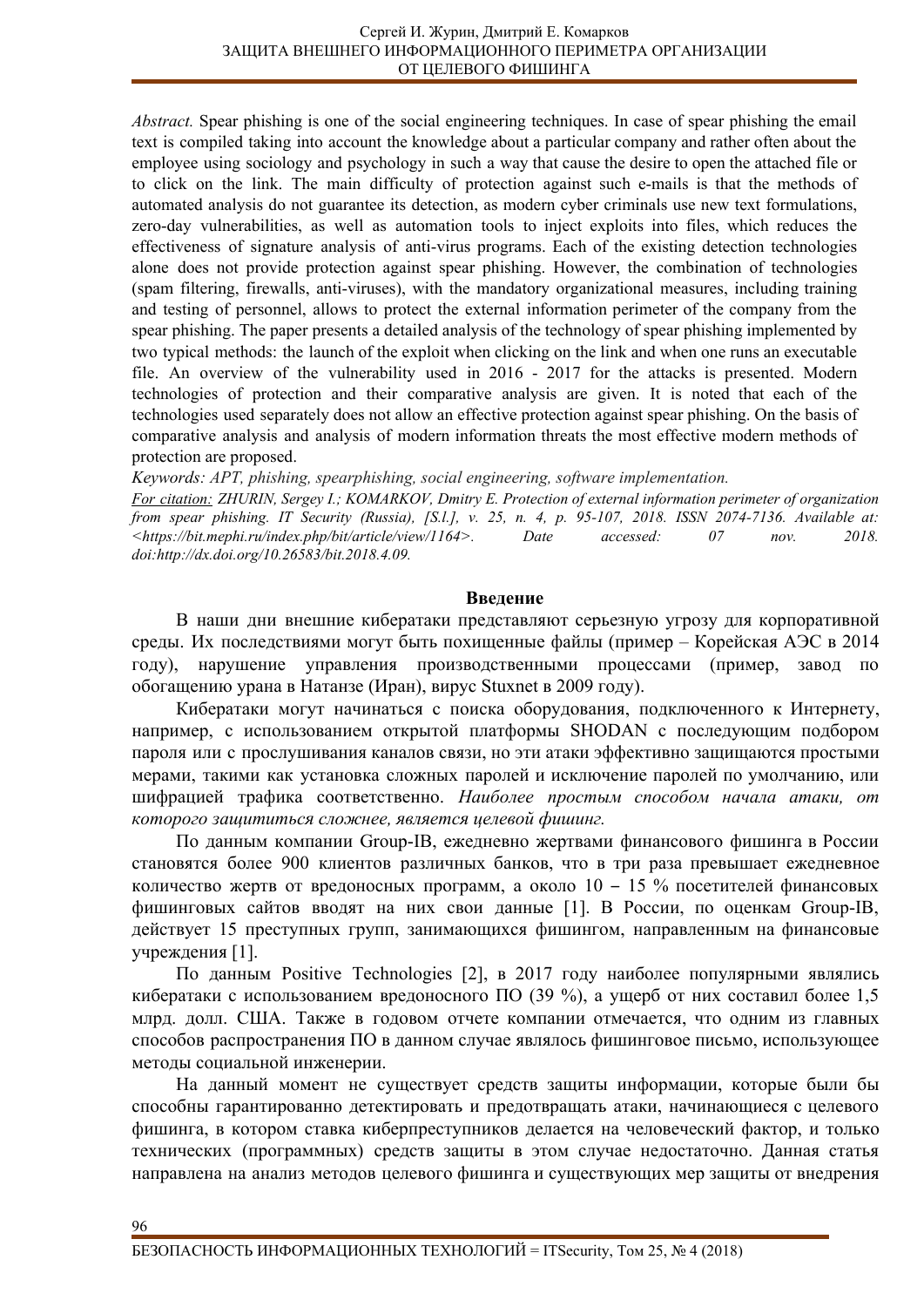вредоносного ПО в корпоративную среду данным путем. Также приводятся рекомендации по комплексности защиты от целевого фишинга.

#### **1. Целевая атака**

Целевые или таргетированные атаки используются для нападения на информационную инфраструктуру компаний [3, 4]. Перед атакой киберпреступники тщательно изучают средства защиты атакуемой организации.

При целевых атаках, как правило, преследуются следующие цели:

• похищение средств с банковских счетов и электронных кошельков [5], а также конфиденциальной, коммерческой информации;

•нечестная конкуренция: манипулирование процессами, подделка документов, ослабление конкурентов, вымогательство и шантаж;

• нарушение нормальной деятельности объектов [3].

Рассмотрим модель жизненного цикла целевой атаки, представленной на рис. 1, которая предложена Лабораторией Касперского.

Основной задачей подготовки является поиск цели, сбор о ней достаточно детальной приватной информации, опираясь на которую можно выявить слабые места в инфраструктуре. При этом выстраивается стратегия атаки, подбираются доступные инструменты, либо происходит их самостоятельная разработка.



Рис. 1: Фазы целевой атаки

Рис. 1. Жизненный цикл целевой атаки *(Fig. 1. Life-cycle of target attack)* 

*Проникновение* – активная фаза целевой атаки, проводимая для первичного инфицирования цели и внутренней разведки. Здесь широко используется целевой фишинг. По окончании разведки и после определения принадлежности инфицированной рабочей станции по команде злоумышленника через центр управления загружается дополнительный вредоносный код.

*Распространение* – фаза закрепления внутри инфраструктуры. Максимально распространяя свой контроль, при необходимости корректируя версии вредоносного кода через центры управления.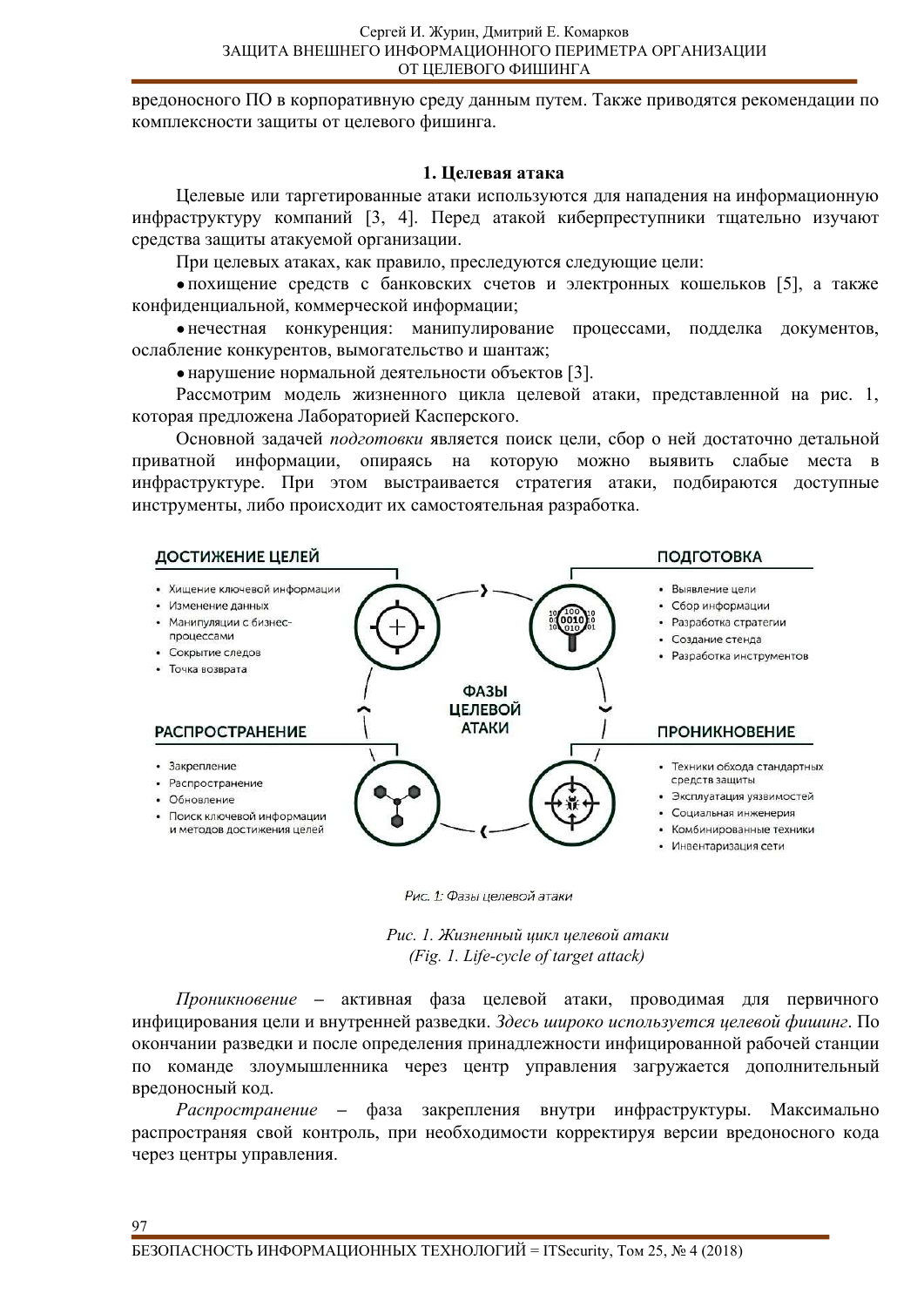Достижение иели – ключевая фаза целевой атаки, в зависимости от выбранной стратегии в ней может применяться хищение или изменение информации, манипуляции с бизнес-процессами компании.

## 2. Целевой фишинг – элемент целевой атаки

Целью фишинга [6] является получение доступа к конфиденциальным данным пользователей или установка вредоносного ПО с использованием методов социальной инженерии.

Главный инструмент фишинга – электронная почта. На почтовый ящик жертвы злоумышленник отправляет письмо, которое должно побудить его ввести необходимую информацию. Также сообщение может содержать вредоносное вложение, которое при этом проникнет в систему и будет собирать и отправлять информацию злоумышленнику. Особенность классического фишинга – массовая рассылка писем с идентичным содержанием.

Целевой фишинг (англ. spear-phishing), в отличие от обычного [7], направлен на конкретную цель, а значит является намного опаснее, поскольку киберпреступники специально собирают информацию о жертве, чтобы сделать свое послание убедительнее. Качественно сделанное письмо для целевого фишинга иногда очень трудно отличить от вполне легитимного письма, не преследующего зловредных целей. Данные особенности сделали метод одним из наиболее эффективных для проведения целевых атак.

Структура целевой фишинговой атаки показана на рис. 2.

Использование целевого фишинга как способа для проведения целевых атак является одним из самых эффективных. Это связано с тем, что метод использует уязвимости персонала, т.е. человеческий фактор [8]. Человек, как известно, является слабым звеном любой системы, т.к. способен принимать необдуманные и спонтанные решения.

Эксперты Positive Technologies провели исследование [2, 8], в котором рассмотрели влияние методов социальной инженерии на персонал нескольких крупных компаний путем рассылки тестовых писем, имитирующих атаку. В отчете были названы наиболее эффективные фишинговые сценарии (тема письма), статистика которых представлена на рис. 3.



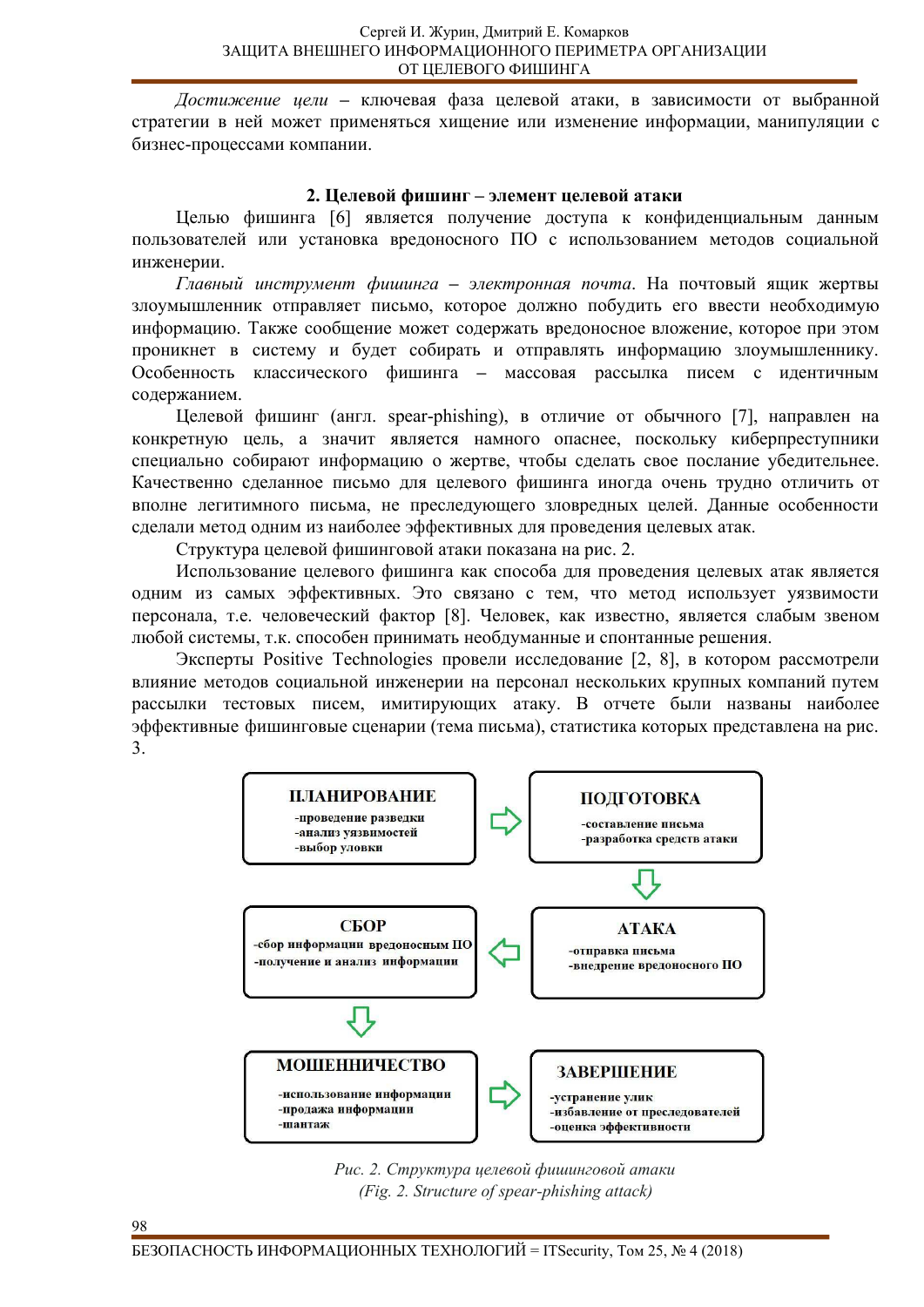

Рис. 3. Темы тестовых писем (доля успешных сиенариев) *(Fig. 3. Themes of test letters (the proportion of successful scenarios))* 

### 3. Методы внедрения вредоносного кода с использованием целевого фишинга

Существует два типовых метода: вложение и ссылка, которые эксплуатируют уязвимости ПО. Уязвимостью программы является ошибка, допущенная программистами на этапе ее разработки. Это и позволяет злоумышленникам получить незаконный доступ к функциям программы или хранящимся в ней данным.

Ошибки могут появиться на любом этапе написания программы, от проектирования до выпуска готового продукта. Причины можно выделить следующие:

• ошибки на этапе проектирования и реализации ПО;

• оставление BackDoor для удаленной отладки;

• применение средств разработки различного происхождения;

• использование в составе ПО сторонних компонентов или свободно распространяемого кода;

• наличие в команде программистов-инсайдеров, которые преднамеренно вносят в написанный код дополнительные функции или элементы.

Любая программа, которая поступает на рынок, имеет уязвимости. И пока они не будут выявлены, разработчик не сможет их устранить. Здесь ключевым моментом является то, кто раньше сможет обнаружить ошибку (уязвимость нулевого дня) - сам разработчик или же злоумышленники.

Именно уязвимости нулевого дня используются при проведении целевых атак. Но найти ранее неизвестную уязвимость очень непросто. Поэтому атаки могут проводиться с использованием известных уязвимостей, которые еще совсем недавно стали таковыми. Это осуществимо только тогда, когда потенциальная жертва не установила необходимые обновления, в которых разработчик исправил данную ошибку, и злоумышленнику известна эта информация.

Найденным уязвимостям присваивают код с индексом CVE (Common Vulnerabili-ties and Exposures) с описанием в национальных базах данных, например на сайте ФСТЭК России. Примеры «популярных» уязвимостей [9], [10], [11], [12]:

• CVE-2016-0189 в Windows 10 позволяет удаленным злоумышленникам выполнять произвольный код или вызывать отказ в обслуживании;

• CVE-2016-7200 JavaScript позволяет выполнять произвольный код или вызывать отказ в обслуживании;

• CVE-2015-8651, CVE-2016-4117 – Adobe Flash Player позволяют выполнять произвольный код;

• CVE-2017-0037 в Internet Explorer 11 позволяет выполнять произвольный код.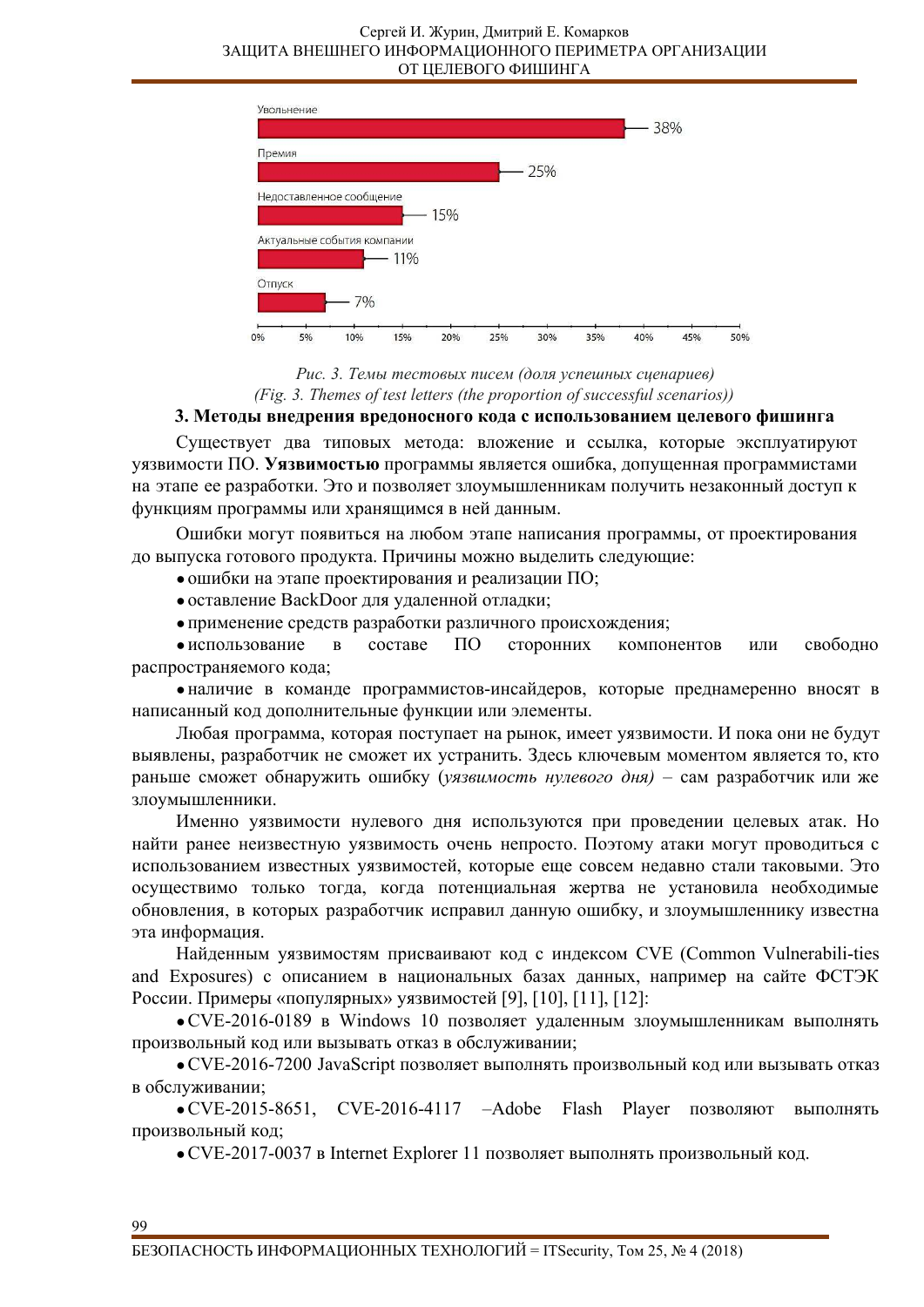## Эксплойты

Для того, чтобы воспользоваться уязвимостью программы, используют эксплойты. Эксплойтом необязательно может быть программа, это может быть небольшой фрагмент вредоносного кода или набор команд, выполняющихся в определенном порядке. Используя уязвимость в какой-либо системной или прикладной программе, эксплойт позволяет получить несанкционированный доступ к приложению или операционной системе и возможность их эксплуатации.

Эксплойты для разных уязвимостей часто упакованы вместе - так, чтобы проверить систему-мишень на широкий спектр уязвимостей. Как только выявляются одна или несколько, в дело вступают соответствующие эксплойты, которые подгружают программы сбора информации об учетных записях пользователей, установленном программном обеспечении, активных процессах и средствах защиты и далее загружают, например, систему удаленного мониторинга, инжектируя вредоносный код в запущенные программы.

В 2017 году злоумышленники использовали в основном недостатки браузеров, но самой популярной среди них оказалась уязвимость, связанная с Microsoft Office.

### Средства доставки

Проникнув благодаря уязвимости на целевой корпоративный компьютер, эксплойт запускает средство доставки [2], тип которого зависит от дизайна атаки: это могут быть валидатор, загрузчик или дроппер.

Валидатор является сборщиком данных и выполняет фильтрацию информации об учетных записях пользователей, установленном программном обеспечении, активных процессах и средствах защиты, передает шифрованные данные в центр управления атакой, и, в зависимости от полученной информации, злоумышленником принимается решение о дальнейшем развитии нападения, т.е. выбирается одна из следующих команд:

• загрузка дроппера – приступить к выполнению целевой атаки;

• самоуничтожение – компьютер и данные на нем не представляют ценности для целевой атаки;

• ожидание - решение откладывается, режим «сна».

Обладая минимальным размером и функционалом, валидатор не несет в себе уникальной информации о целевой атаке и ее организаторах, и, если он перехватывается средствами защиты, это не создает для киберпреступников угрозы утечки методов и средств, планируемых к применению.

*Дроппер (Dropper)* загружает из сети либо выделяет из самого себя компоненты, необходимые для проведения атаки (Payload) с их последующим выполнением. Также его задачей является обход средств защиты и обеспечение скрытности установки.

Загрузчик (Downloader) используется в целях быстрого заражения и при запуске выкачивает основной модуль Payload либо дроппер в зависимости от целей и планов киберпреступников.

Основной модуль Payload содержит основные компоненты для проведения атаки и может содержать различные средства сбора информации. Его полная загрузка означает окончание фазы внедрения.

### Письмо с вредоносным вложением

Вложением может являться имитация отчета коллеги за предыдущий месяц или сообщение от банка, приславшего пользователю иск за неуплату по кредиту в формате Microsoft Office или \*.pdf.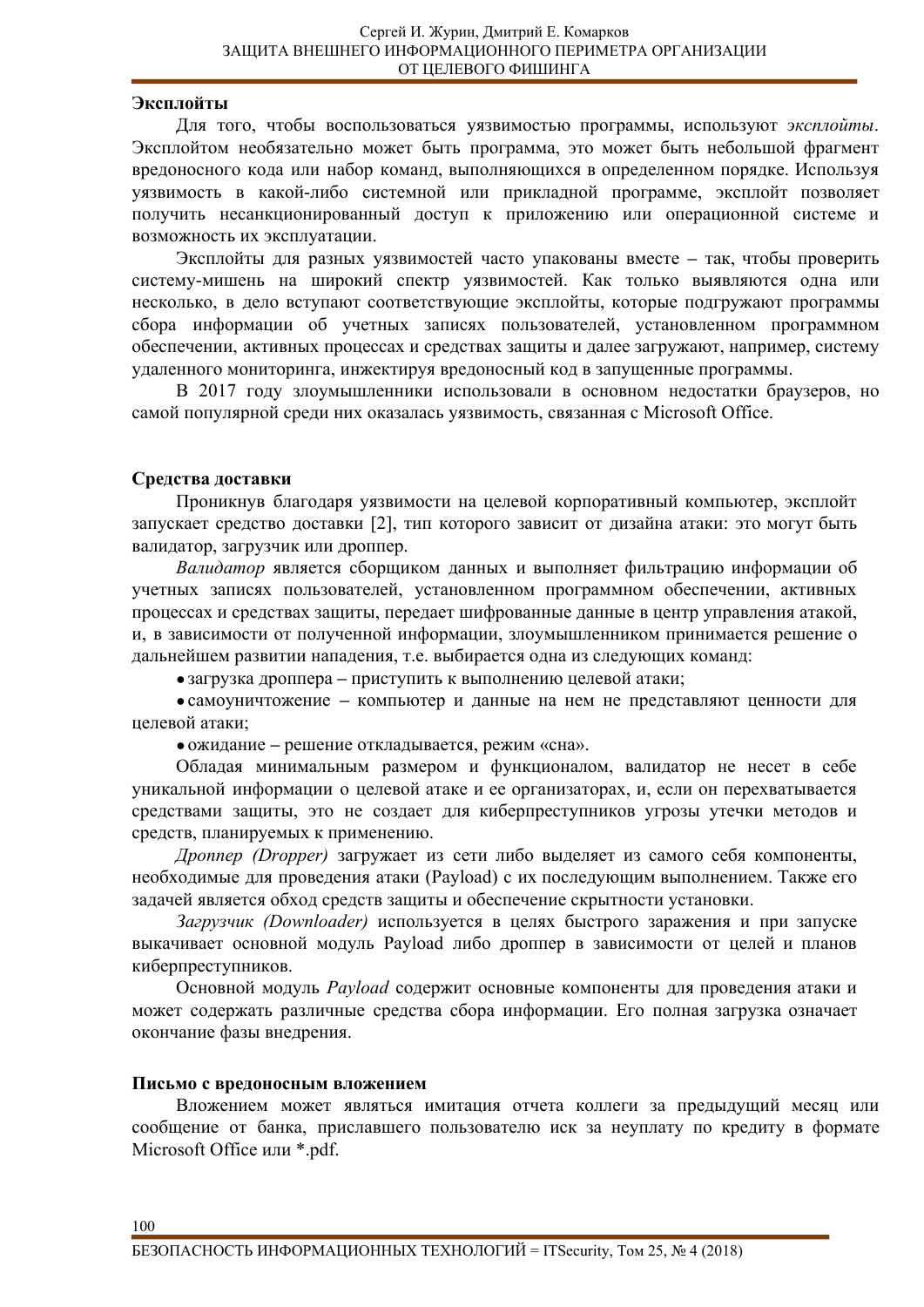Файлы формата \*.pdf часто содержат объекты JavaScript. Поэтому для злоумышленника достаточно просто создать некоторый скрипт, который использовал бы одну из уязвимостей движка от Adobe [13].

В документах Microsoft Office вредоносное ПО может загружаться при помощи макросов, которые содержит файл. При открытии документа исполнение макроса позволяет установить соединение с сервером злоумышленника и начать загрузку. Данная проблема существует довольно давно, поэтому в организациях поддержка макросов отключена по умолчанию. Но если пользователь не осведомлен, то грамотное использование социальной инженерии может заставить его отключить защиту от макросов [13], [14].

На данный момент большинство способов эксплуатации уязвимостей Microsoft Office не требуют использования макросов. Например, используя самую популярную уязвимость 2017 года CVE-2017-0199, при открытии вложенного \*.rtf файла можно подгрузить НТА-приложение, поддерживающее исполнение сценариев, со стороннего сервиса и запустить его.

Помимо рассмотренных случаев существует множество других офисных продуктов и форматов, с которыми они работают. Но принцип атаки один и тот же – запустить скрытый сценарий, который позволит загрузить ПО злоумышленника на атакуемый компьютер.

Самыми популярными инструментами для создания вредоносных вложений, отправляемых в фишинговых письмах, стали Microsoft Word Intruder (MWI) и Offensive Ware Multi Exploit Builder (OMEB) [1].

# Письмо со ссылкой

101

В качестве содержания письма также может отправляться ссылка. Целью злоумышленника в данном случае является переход жертвы на определенный веб-ресурс, где, используя уязвимости самого сайта или браузера переходящего, преступник также пытается внедрить зловредное ПО.

Для проведения подобных операций создаются фишинговые сайты, которые живут, как правило, недолго. Они, как правило, являются точными копиями известных сайтов, полностью повторяют их дизайн и структуру. Но они являются лишь копиями, поэтому будут иметь отличающееся от оригиналов доменное имя.

При переходе по ссылке пользователь становится жертвой различных видов XSS-атак. Суть данных атак заключается в выполнении скрипта в браузере и последующем его взаимодействии с сервером злоумышленника. Эти операции позволяют получить доступ к данным браузера и дают возможность применять к нему эксплойты, а также красть cookie, данные авторизации или, например, выполнять HTTP-запросы от имени пользователя.

Мошенники не просто копируют сайт компании или банка, их логотипы и фирменные цвета, контент, контактные данные, регистрируют похожее доменное имя, они еще активно рекламируют свои ресурсы в соцсетях и поисковых системах. Например, пытаются вывести в топы выдачи ссылки на свои фишинговые сайты по запросу [1].

Еще несколько лет назад одного взгляда на адрес было достаточно, чтобы понять, что сайт фишинговый. Однако хакеры научились манипулировать отображением ссылки в адресной строке. В результате пользователь видит адрес, на 100 % совпадающий с официальным. Эта технология называется «спуфинг» (англ. spoofing - обман, мистификация) [1].

Преступники подделывают даже SSL-сертификат – это цифровое удостоверение сайта, которое подтверждает, что обмен данными между сайтом и браузером идет по защищенному каналу. Хакеры используют готовые фишинг-наборы (Phishing kits) – это уже готовый фишинговый сайт с конфигурационным файлом, в котором определяется логика работы фишингового сайта и то, куда должны быть отправлены скомпрометированные данные [1].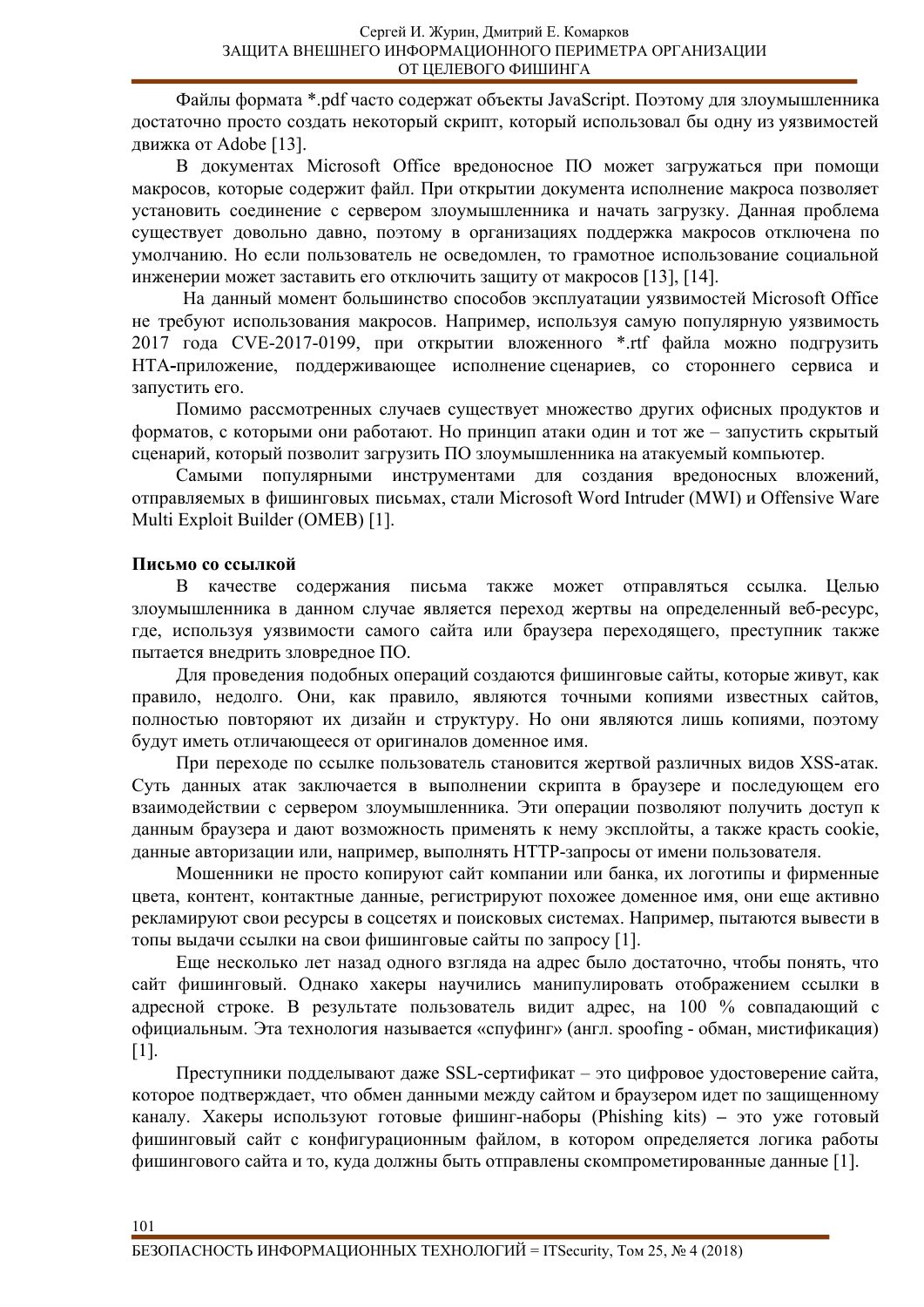# 4. Анализ существующих мер защиты

# 4.1 Организационные меры

Фишинг как способ атаки успешен по большей части из-за человеческого фактора [14]. Человек, как известно, является слабым звеном в любой системе. Концентрация лишь на техническом оснащении системы защиты информации является большой ошибкой.

Осведомленность пользователя [14], [15], [16] может существенно повысить уровень защищенности организации.

Во-первых, необходимо минимизировать размещение электронных адресов на открытых сайтах (сайте компании, открытых торговых площадках, личных страницах пользователей и т.п.) и ограничить доступ сотрудников к общей базе данных корпоративных адресов (в качестве примера можно привести известный пример с Эксклектоном, который продал базу данных корпоративных Министерства энергетики для целевого фишинга).

Во-вторых, для снижения уровня влияния человеческого фактора необходимо предпринять следующие меры:

- регламентирование политики использования корпоративной почты;
- обучение персонала;
- проведение тестирования.

# Политика использования email

Выделим основные принципы такой политики:

• электронная почта предоставляется сотрудникам организации только для выполнения своих служебных обязанностей, а не для личных целей;

все электронные письма являются собственностью организации и не считаются персональными;

- ɨɪɝɚɧɢɡɚɰɢɹ ɦɨɠɟɬ ɩɨɥɭɱɢɬɶ ɞɨɫɬɭɩ ɤ ɷɥɟɤɬɪɨɧɧɨɣ ɩɨɱɬɟ ɫɨɬɪɭɞɧɢɤɨɜ;
- пользователи не должны позволять кому-либо посылать письма, используя их идентификаторы;
- запрещение использования сторонних почтовых клиентов;
- справочники электронных адресов сотрудников доступны только внутри компании.

# Обучение и тестирование персонала

Под обучением понимается повышение осведомленности пользователей. Персонал должен понимать возможности злоумышленников и способы атак, а также постоянно сохранять бдительность. Поэтому необходимо проводить соответствующие семинары и тренинги по темам:

- основные принципы фишинга;
- методы социальной инженерии;
- важность использования последних версий ПО;
- анализ расширений файлов и текста ссылок.

Администратору необходимо постоянно следить за обновлением ПО.

Для оценки подготовленности персонала к целевой атаке, организация может проводить тестирование. Тестирование осуществляется с использованием стандартных имеющихся программ, или со специально созданных почтовых ящиков, с обязательным информированием пользователей о проводимых учениях, за несколько недель до этого.

# 4.2 Программно-технические меры защиты

# Системы фильтрации спама

Фильтрация нежелательных писем является первой ступенью защиты в борьбе с фишингом.

 $A$ нализ IP-адреса сервера отправителя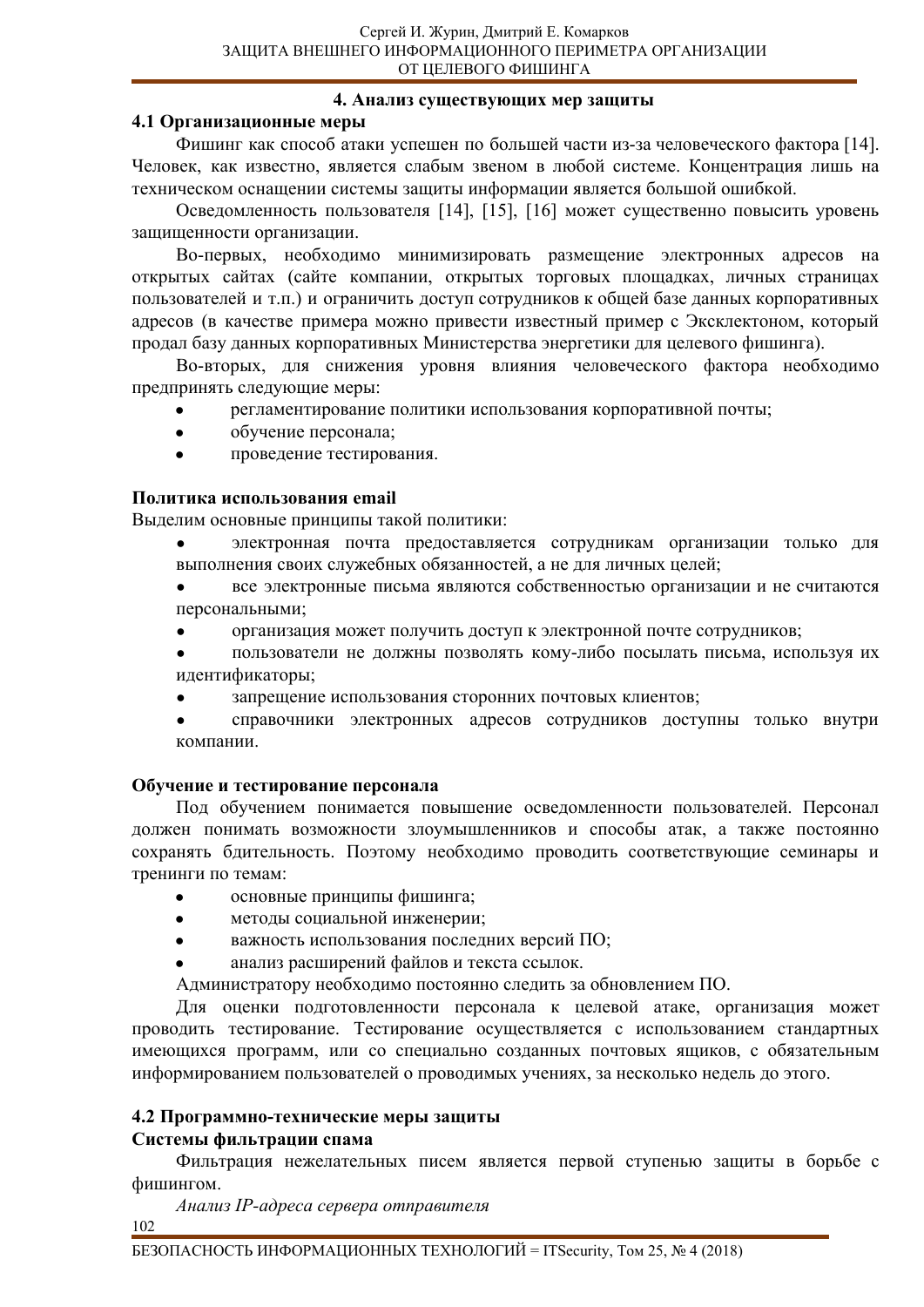Данный вид анализа направлен на установление репутации IP отправителя, которая осуществляется путем его поиска в «черных списках». Подобная защита эффективна против массового фишинга, но бесполезна при целенаправленной атаке.

## $A$ нализ тела письма

Спам-фильтр может проверять содержимое письма: заголовок, тему, текст, ссылки и вложения. В текстовом содержании проверяется наличие словосочетаний, которые наиболее часто применяются при фишинговых методиках. Указанные ссылки при помощи алгоритмов анализируются на предмет схожести с известными ресурсами, а также, как и в случае с IP-адресами, осуществляется поиск доменных имен в списках нежелательных или имеющих подозрительную активность. Соответственно, у вложений проверяются имена и расширения.

### SPF/DKIM-анализ

SPF является расширением для протокола отправки электронной почты, который позволяет получателям проверять IP-адрес отправителя с помощью просмотра списка авторизованных шлюзов для определенного домена в DNS-записях. То есть благодаря SPF можно проверить, не подделано ли доменное имя отправителя и является ли легитимным. Агенты передачи почты, получающие почтовые сообщения, могут запрашивать SPF-информацию с помощью DNS-запроса, верифицируя таким образом сервер отправителя.

DKIM является методом email аутентификации, дающим возможность получателю проверить, что письмо действительно было отправлено с заявленного домена. Вместо традиционного IP-адреса для определения отправителя сообщения DKIM добавляет в него цифровую подпись, связанную с именем домена организации. Подпись автоматически проверяется на стороне получателя, после чего, для определения репутации отправителя, применяются «белые списки» и «чёрные списки».

Использование данных технологий защищает от IP-спуфинга и подмены имен, что в значительной мере препятствуют массовому фишингу, но не защищает от целевого.

### Межсетевые экраны

Межсетевой экран осуществляет контроль и фильтрацию проходящего через него сетевого трафика с использованием ряда правил. Работа экрана может осуществляться как на сетевом, так и на транспортном уровне и заключается в анализе заголовков пакетов.

При анализе заголовка сетевого пакета могут использоваться следующие параметры:

- IP-адреса источника и получателя;
- тип транспортного протокола;
- поля служебных заголовков протоколов сетевого и транспортного уровней;
- порт источника и получателя.

Межсетевой экран обычно используется в совокупности с другими средствами защиты информации, где его практическая значимость возрастает. Но в отдельности он не способен противостоять сложным и заранее продуманным атакам.

# Антивирусные решения

Современные антивирусные решения включают в себя: сетевые экраны и спам-фильтры, работающие по тем же принципам, которые были описаны ранее. А также проводят анализ загружаемого или работающего ПО с использованием следующих методов:

- сигнатурный анализ;
- эвристический анализ;
- песочница.

Сигнатурный анализ детектирует только ранее известное вредоносное ПО. При этом файлы даже со старой инжектированной системой, удаленной мониторинга, могут быть не идентифицированы, особенно при инжектировании в новый файл. Эвристический анализ может выявить новое вредоносное ПО, однако при этом высок процент ошибки, что может потребовать время на дополнительный анализ. Песочница позволяет более эффективно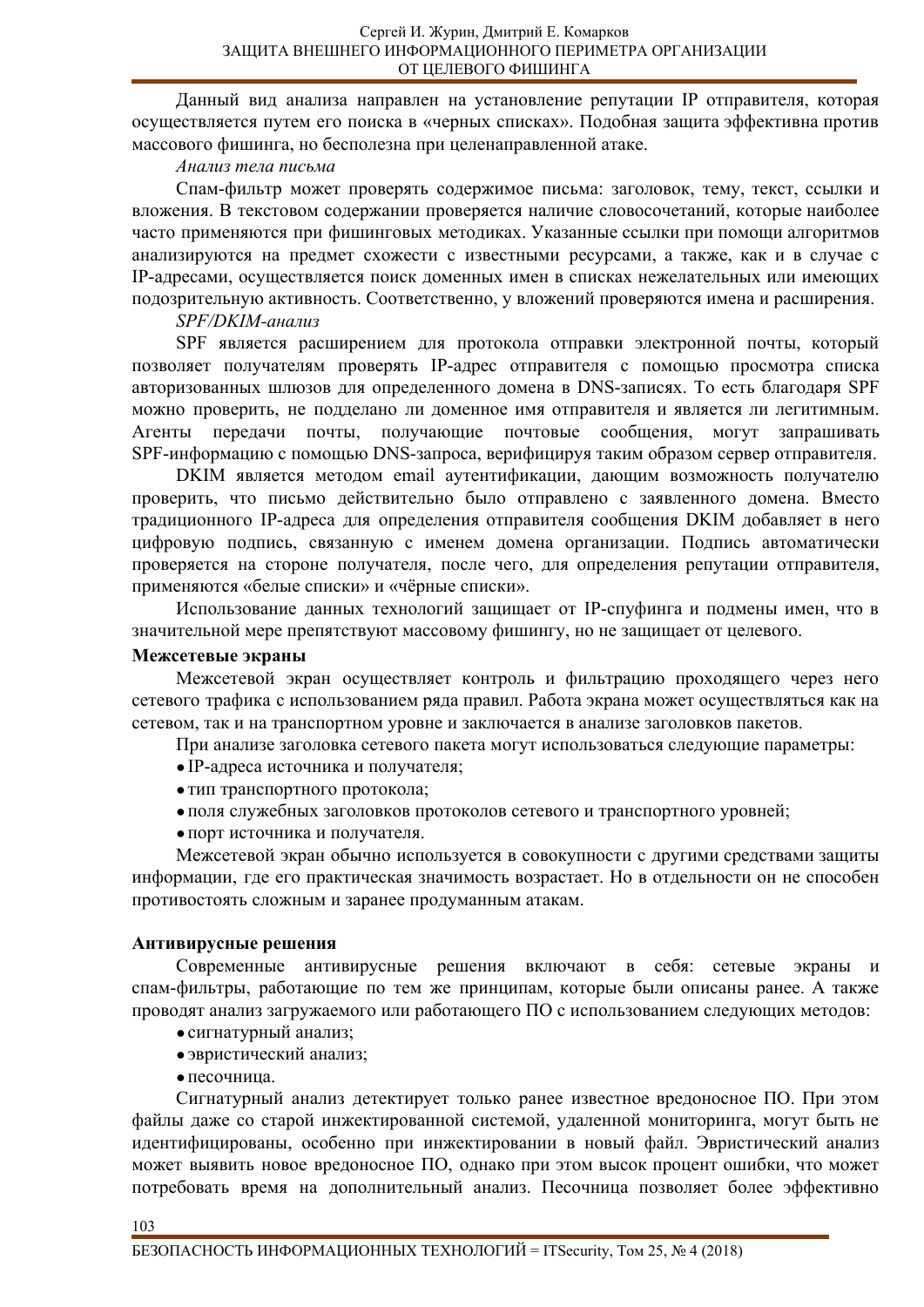идентифицировать такое ПО, например, загрузчики вредоносного ПО, например, перемещая время вперед и имитируя загрузку разных систем, браузеров.

# **IDS/IPS**

Система обнаружения вторжений (IDS), как и система предотвращения вторжений (IPS), является программным или программно-аппаратным средством защиты информации. Данные системы предназначены для выявления фактов неавторизованного доступа в компьютерную систему или сеть либо несанкционированного управления ими, и одним из требований к данным системам является обнаружение активности вредоносного ПО.

IDS производит поиск злонамеренных файлов сигнатурным анализом, а значит эксплуатация уязвимостей нулевого дня скорее всего останется незамеченной. Отличие IPS заключается в том, что данная система ведет ответные действия на нарушение, сбрасывая соединение или перенастраивая межсетевой экран для блокирования трафика от злоумышленника, а значит более полезна в обеспечении безопасности.

Данные системы, в отличие от рассматриваемых ранее, имеют подсистему анализа данных, а значит обладают преимуществом, поскольку способны вести наблюдение за пользовательской активностью, а также выявлять аномальное поведение файлов, сообщая об этом администратору.

# **UTM-системы**

Система UTM является комплексным решением и содержит:

- межсетевой экран;
- фильтр URL;
- антивирусное решение;
- спам-фильтры;
- $\bullet$  IDS/IPS.

Все составляющие системы работают по ранее описанным принципам, но оптимизация их взаимодействия способна улучшить показатели по детектированию угроз.

Использование подобных решений для компании вытекает в ряд положительных моментов, таких как простота настройки и обеспечения системы безопасности, а также простота обучения персонала и уменьшение затрат на защиту.

# Системы защиты конечных точек

EDR-системы разработаны для предотвращения атак со сложной структурой. Платформа EDR не просто защищает компьютерную систему от вредоносных тел, она умеет моментально замечать новейшие угрозы высокой сложности и одновременно проявлять реакцию на возникшую ситуацию. Под конечной точкой в данном случае подразумевается рабочая станция, сервер или любое другое компьютерное устройство.

С учетом того, что данные системы имеют достаточно сложное устройство, они, как правило, способны взаимодействовать с другими системами защиты, такими как SIEM.

Работа платформы EDR начинается с установки агента на компьютерное устройство пользователя (конечную точку). Затем осуществляется анализ действий приложений, запускаемого на компьютере, полученные данные отправляются в облако. Защитное решение способно классифицировать практически все приложения, по которым поступает информация, в том числе программы с вредоносным кодом и без него.

Основным компонентом подобных решений является система обнаружения таргетированной атаки, которая имеет:

• сетевые/почтовые сенсоры, позволяющие осуществлять сбор информации с различных контрольных точек;

• сенсоры рабочих станций, позволяющие увеличить охват и детализацию анализируемой информации;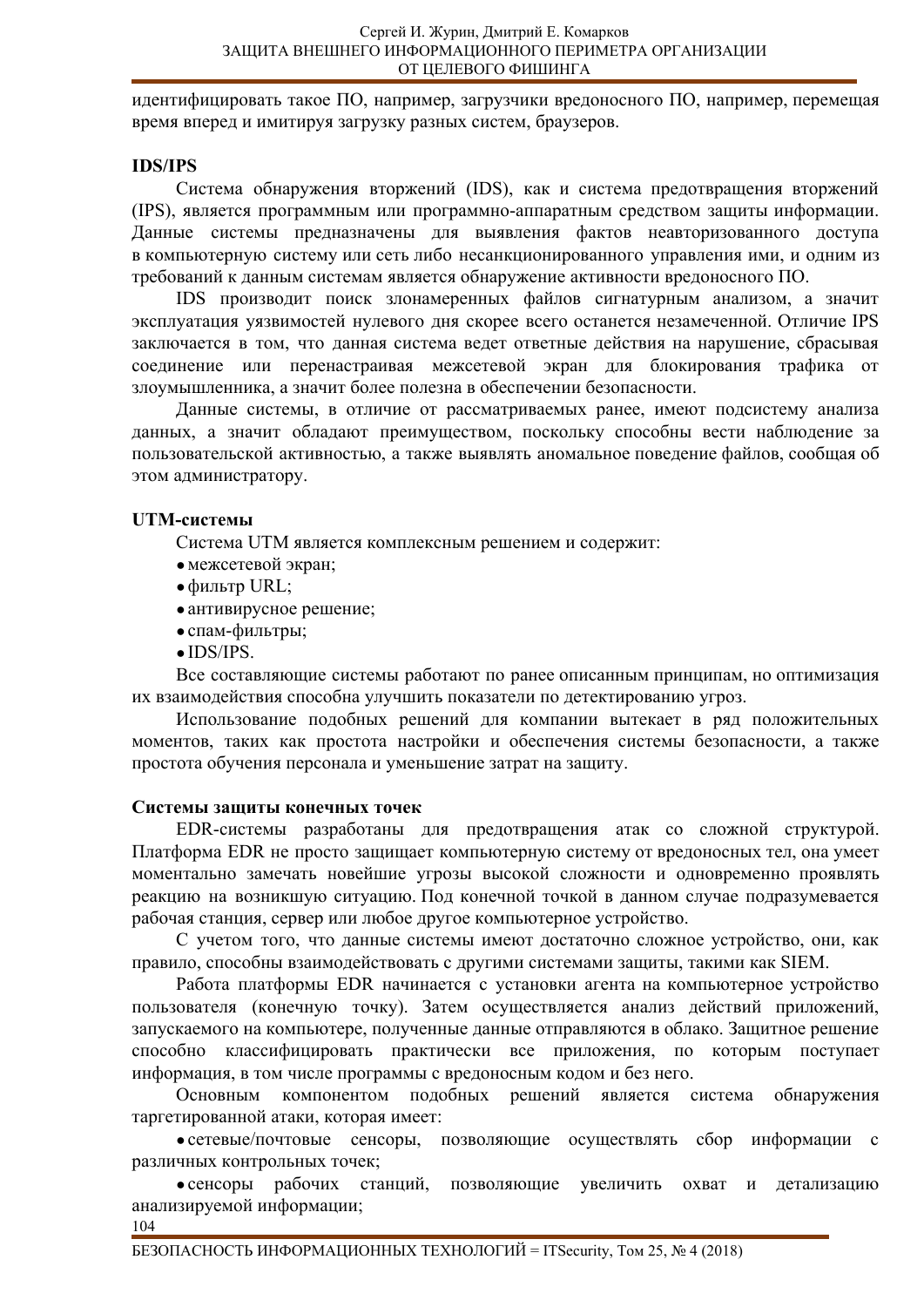• компонент динамического анализа объектов;

•центр по анализу аномалий – создание типовых шаблонов поведения и контроль отклонений от них;

• облачный репутационный сервис – обновляемая в реальном времени база знаний об угрозах, в том числе и по компонентам таргетированных атак.

Важным звеном EDR является анализатор аномалий, работа которого основывается на статистическом анализе информации, учитывающем частоту событий и их последовательность. Каналами сбора информации являются сетевые сенсоры и сенсоры рабочих станций. В процессе работы технологии формируется поведенческая модель, отклонение от которой может быть признаком вредоносной активности.

### 5. Оценка эффективности методов защиты

Как показал анализ, по отдельности средства защиты практически не способны противостоять внедрению вредоносного кода в корпоративную сеть. Следовательно, построение системы безопасности требует комплексного использования различных устройств и техник.

На основе проделанных исследований была проведена оценка эффективности средств защиты. Методы внедрения в данной схеме делятся по разным категориям, поэтому ее практическая ценность заключается в возможности оценки различных видов целевых атак путем усреднения значений. Например, UTM-система обладает средней эффективностью в борьбе с целевой атакой, которая использует фишинговое письмо со ссылкой, переход по которой позволит эксплойту для браузера использовать известную уязвимость и напрямую загрузить payload.

Организационные меры, по сути, не являются средством защиты информации, но их высокая эффективность против фишинга не позволяет не обратить на них внимание.

Экспертная оценка эффективности мер защиты представлена на рис. 4.

Эффективным решением для организации безопасности является внедрение системы защиты конечных точек как более эффективного средства защиты от внедрения ПО при целевых фишинговых атаках. Но данные системы имеют высокую стоимость и относительно сложную процедуру установки, а также требуют высококвалифицированного персонала, поэтому не все организации могут использовать их. Выходом из ситуации является выделение значительных усилий на введение организационных мер, а также использование средств защиты различного характера, т.к. только всесторонняя и комплексная защита способна оказывать противодействие данным атакам.

Если внедрение системы защиты конечных точек по ряду причин не может быть реализовано, то для построения системы защиты корпоративной сети вместе с внедрением организационных мер рекомендуется использовать UTM-системы ввиду простоты эксплуатации, а также потому, что совместно функционирующие спам-фильтры, межсетевой экран и антивирус хоть и не могут противостоять сложным фишинговым атакам, но способны защитить организацию от большинства менее качественно спланированных внедрений.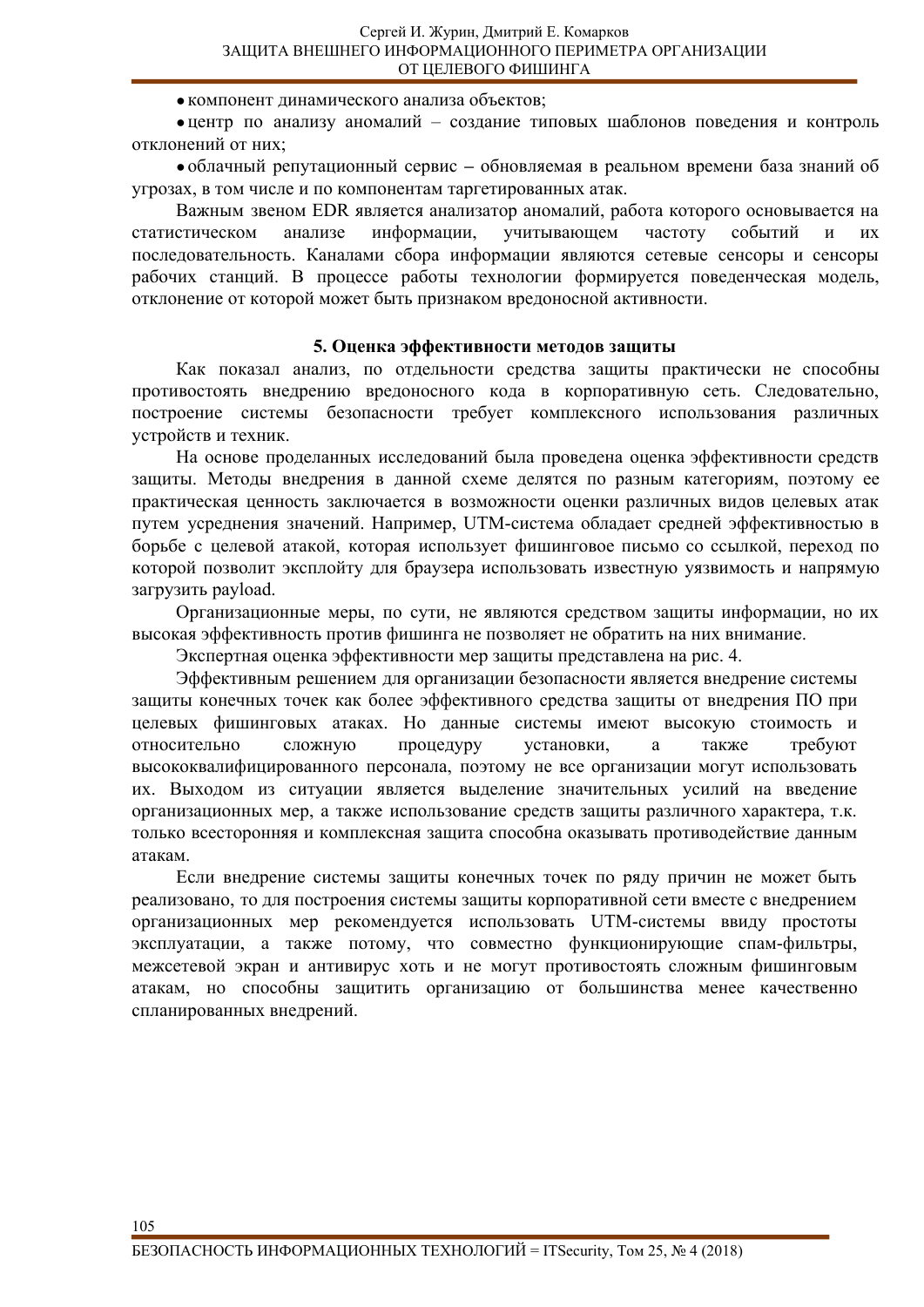#### Сергей И. Журин, Дмитрий Е. Комарков ЗАЩИТА ВНЕШНЕГО ИНФОРМАЦИОННОГО ПЕРИМЕТРА ОРГАНИЗАЦИИ ОТ ЦЕЛЕВОГО ФИШИНГА



Рис. 4. Экспертная оценка эффективности мер защиты *(Fig. 4. Effectiveness of protection measures)* 

В табл. 1 представлена экспертная оценка эффективности и сложности внедрения мер защиты. Организационные меры, как видно, имеют наибольшую сложность внедрения.

|              | Эффективность<br>(в порядке убывания) | Сложность внедрения<br>(в порядке возрастания) |
|--------------|---------------------------------------|------------------------------------------------|
|              | Системы защиты конечных точек         | Антивирусные решения                           |
| $\mathbf{2}$ | Организационные меры                  | Системы фильтрации спама                       |
| 3            | UTM системы                           | Межсетевые экраны                              |
| 4            | IPS/IDS системы                       | UTM системы                                    |
| 5            | Антивирусные решения                  | IPS/IDS системы                                |
| 6            | Межсетевые экраны                     | Системы защиты конечных точек                  |
| 7            | Системы фильтрации спама              | Организационные меры                           |

Таблииа 1. Экспертная оиенка эффективности и сложности внедрения мер зашиты

# Заключение

В целом был проведен анализ существующих методов и средств защиты, в результате которого произведена оценка их способности противостоять современным методам внедрения вредоносного ПО, после чего даны рекомендации по построению

106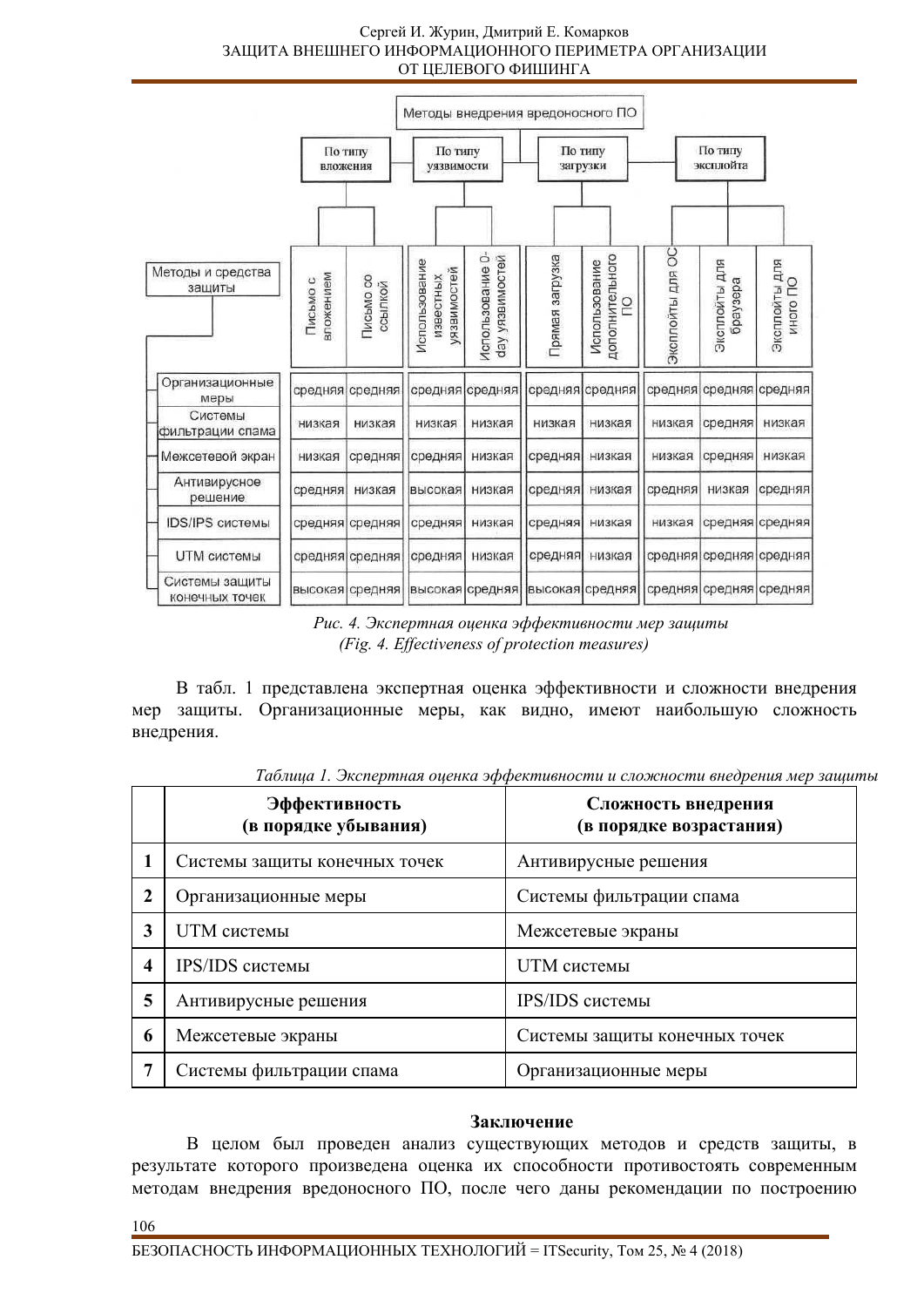эффективной системы защиты. Приведенные рекомендации помогут выбрать меры защиты с последнить эт от принятно так и непевого

фишинга при проектировании защиты внешнего периметра организации.

В будущих исследованиях планируется исследование, сравнение и апробация программ для тестирования устойчивости к целевому фишингу (например, Gophish или SendPulse), а также более подробное исследование применяемых для фишинга уязвимостей.

СПИСОК ЛИТЕРАТУРЫ:

- 1. Нigh-Tech Crime Trends 2017 [Электронный ресурс] // Отчет Group-IB. Режим доступа к ресурсу URL: https://www.group-ib.ru/resources/threat-research/2017-report.html. (Accessed: 18.03.18).
- 2. Актуальные киберугрозы 2017 года [Электронный ресурс] // Отчет Positive Technologies. Режим доступа с в к к ресурсу URL: https://www.ptsecurity.com/upload/corporate/ru-ru/webinars/ics/webinar 290218.pdf (дата обращения: 14.03.18).
- 3. Meicong Li, Wei Huang. The Study of APT Attack Stage Model [Электронный ресурс]. Режим доступа к pecypcy URL: https://ieeexplore.ieee.org/stamp/stamp.jsp?tp=&arnumber=7550947&tag=1 (дата обращения: 18.03.18).
- 4. Анатомия таргетированной атаки [Электронный ресурс] // KasperskyLab. Режим доступа к ресурсу URL: https://www.kaspersky.ru/blog/targeted-attack-anatomy/4388/ (дата обращения: 15.03.18).
- 5. B. B. Gupta, Aakanksha Tewari. Fighting against phishing a ttacks: state of the art and future challenges [Электронный ресурс]. // Режим доступа к ресурсу URL: https://link.springer.com/content/pdf/10.1007%2Fs00521-016-2275-y.pdf (дата обращения: 25.03.18).
- 6. Spear-Phishing Attaks. Why they are successful and how to stop them. [Электронный ресурс] // Отчет FireEye.**–** Ɋɟɠɢɦ ɞɨɫɬɭɩɚ ɤ ɪɟɫɭɪɫɭ URL: https://www.fireeye.com/content/dam/fireeye-www/global/en/products/pdfs/wp-fireeye-how-stop-spearphishin g.pdf (дата обращения: 25.03.18).
- 7. Как социальная инженерия открывает хакеру двери в вашу организацию. [Электронный ресурс] // Ɉɬɱɟɬ Positive Technologies. **–** Ɋɟɠɢɦ ɞɨɫɬɭɩɚ ɤ ɪɟɫɭɪɫɭ URL: https://www.ptsecurity.com/upload/corporate/ru-ru/analytics/Social-engineering-rus.pdf (дата обращения: 16.04.2018).
- 8. Актуальные киберугрозы 2017 Тренды и прогнозы [Электронный ресурс] // Отчет Positive Technologies.**–** Ɋɟɠɢɦ ɞɨɫɬɭɩɚ ɤ ɪɟɫɭɪɫɭ URL: https://www.ptsecurity.com/upload/corporate/ru-ru/analytics/Cybersecurity-threatscape-2017-rus.pdf (дата обращения: 15.03.18).
- 9. Tzipora Halevi, Nasir Memon, Oded Nov. Spear-Phishing in the W ild: A Real-World Study of Personality, Phishing Self-efficacy and Vulnerability to Spear-Phishing Attacks [Электронный ресурс]. — Режим доступа к ресурсу URL: https://papers.ssrn.com/sol3/papers.cfm?abstract\_id=2544742 (дата обращения: 16.04.2018).
- 10. Scott Donnelly. Soft Target: The Top 10 Vulnerabilities Used by Cybercriminals. [Электронный ресурс] // Oтчет Recorded Future. — Режим доступа к ресурсу URL: https://go.recordedfuture.com/hubfs/reports/cta-2018-0327.pdf (дата обращения: 16.04.2018).
- 11. Gone in a Flash: Top 10 Vulnerabilities Used by Exploit Kits. [Электронный ресурс] // Отчет Recorded Future. – Режим доступа к ресурсу URL: https://www.recordedfuture.com/top-vulnerabilities-2015/ (дата обращения: 16.04.2018).
- 12. New Kit, Same Player: Top 10 Vulnerabilities Used by Exploit Kits in 2016. [Электронный ресурс] // Отчет Recorded Future. – Режим доступа к ресурсу URL: https://www.recordedfuture.com/top-vulnerabilities-2016/ (дата обращения: 16.04.2018).
- 13. Daniela Oliveira Harold Rocha Huizi Yang. Dissecting Spea r Phishing Emails for Older vs Young Adults: On the Interplay of Weapons of Influence and Life Domains in Predicting Susceptibility to Phishing [Электронный ресурс]. - Режим доступа к ресурсу URL: https://dl.acm.org/citation.cfm?id=3025831(дата обращения: 16.04.2018).
- 14. Thomas, J. E. Individual Cyber Security: Empowering Employees to Resist Spear Phishing to Prevent Identity Theft and Ransomware Attacks [Электронный ресурс]. – Режим доступа к ресурсу URL: https://papers.ssrn.com/sol3/papers.cfm?abstract\_id=3171727 (датаобращения: 16.04.2018).
- 15. Zhurin S.I., Comprehensiveness of Response to Internal Cyber-Threat and Selection of Methods to Identify the Insider. ICT Res. Appl., Vol. 8, No. 3, 2015, p. 230 – 248.
- 16. Журин С.И. Основы противодействия инсайдерским угрозам. Учебное пособие. МИФИ 2014. 262 стр.